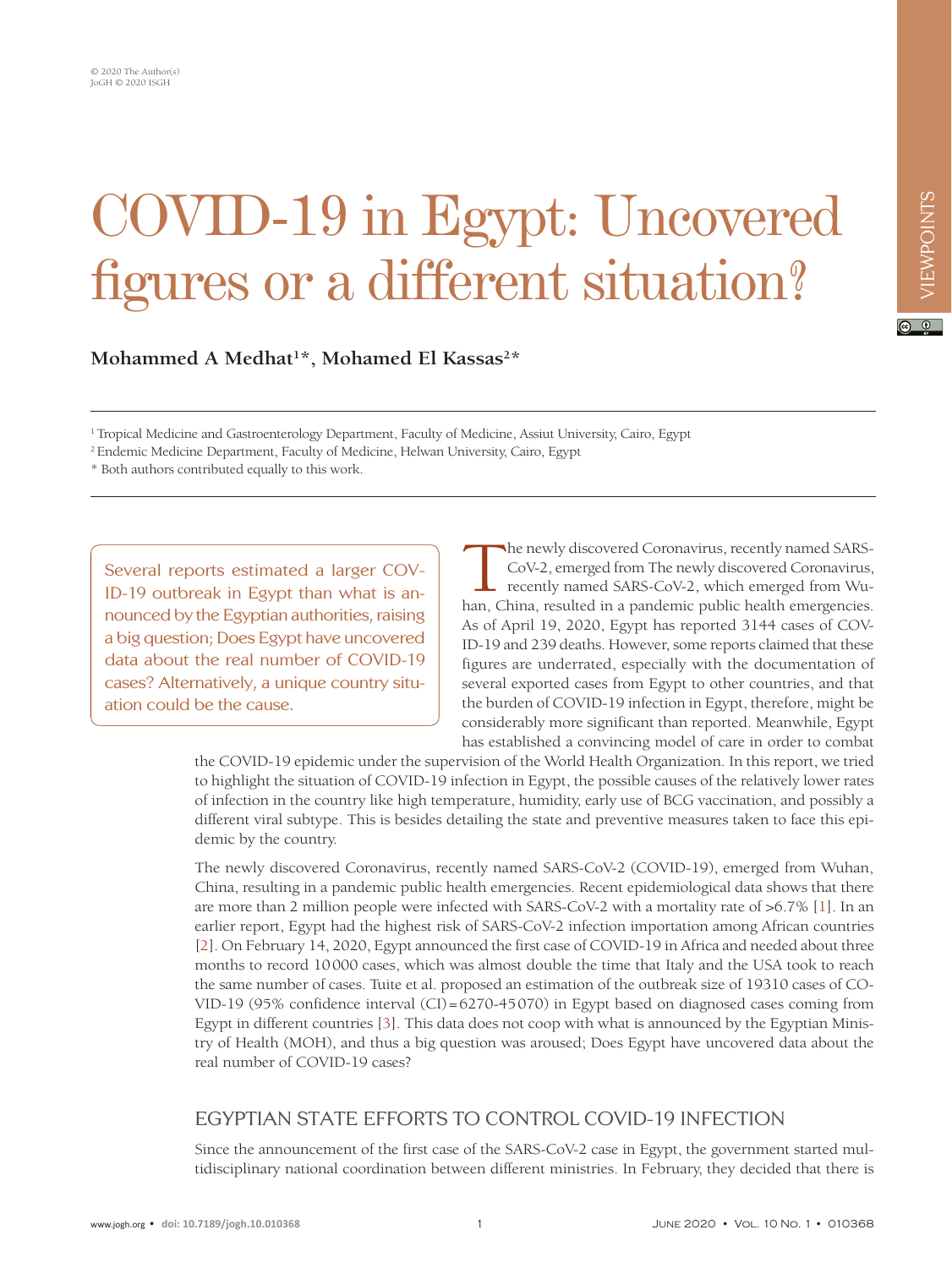The possible causes of such relatively lower rates of reported infections in Egypt could be the high temperature and humidity, early use of BCG vaccination, and possibly a different viral subtype. Additionally, the number of performed screening tests according to the national protocol could be fewer compared to other countries.

no need to stop close airport travels, schools, or universities at this stage. Instead, Egypt started to examine all tourists coming to Egypt and to trace them for the development of fever or respiratory symptoms after arrival. Egypt discovered cases of COVID-19 in a cruise ship in Luxor, and subsequently, the authorities prevented the onboard passengers and the crew from leaving the ship and sent a medical team to take care of them. On March 8, Egypt announced that a 60 year-old German tourist died in the touristic town Hurghada, Egypt, and this was the first German fatality from the virus. The escalation in the number of cases by the middle of March to be >100 cases prompted the government to

take more strict arrangements. Egypt suspended schools and universities for one month and encouraged electronic distance learning. Also, Egypt imposed a curfew from 7 pm until 6 am, during which all shops and markets are closed from 5 pm to 6 pm and are subjected to a complete shutdown on Fridays and Saturdays. Besides, all means of public and private transportation are suspended during curfew hours. Flight into or out of Egypt were also suspended in an attempt to reduce the risk of importing infection. All sports and many social activities were also banned to prevent the spread of COVID-19.

#### HEALTH MEASURES TO CONTROL INFECTION

Egypt abandoned individual hospitals in every governate to be assigned as quarantine hospitals for CO-VID-19 patients. Egyptian MOH decided to relay on a medical team composed of different specialties (Pulmonology, Internal Medicine, Tropical Medicine, Infectious Diseases, Intensive care, Radiology, Clinical Pathology, Clinical Pharmacy, and Infection control) to take care of the inpatients in these quarantine hospitals. Each medical team stays in the hospital for 14 days, then all team members should be tested for SARS-CoV-2 through nasopharyngeal swabs, and infection negative team members are released for home self-isolation for another 14 days. Positive swab doctors (if any), are to stay in the quarantine hospital to get medical care.

Egyptian MOH issued a standardized guide for the diagnosis and management of COVID-19. According to this protocol, patients with COVID-19 infection are classified on clinical bases into mild, moderate, severe, and critical cases. Mild cases are patients in whom clinical symptoms are mild, with no signs of pneumonia in chest imaging. Moderate cases are those complaining of COVID-19 symptoms such as fever or manifestations of chest disease, or imaging results indicative of pneumonia. Severe cases are patients who meet any of the following criteria; (a) respiratory rate >30 breaths/min, (b) oxygen saturations <93% at a rest state, (c) arterial partial pressure of oxygen (PaO<sub>2</sub>)/ Fraction of inspired oxygen (FiO<sub>2</sub>)<300 mm Hg, or (d) patients with more than 50% lesions progression within 24 to 48 hours in lung imaging. Finally, critical patients are those who are meeting any of the following criteria; (a) occurrence of respiratory failure requiring mechanical ventilation, or (b) the presence of shock; other organ failures that require monitoring and treatment in the ICU. The setup of quarantine hospitals is prepared to match this protocol.





# FACTORS THAT MAY CONTRIBUTE TO LOWER THE RATE OF INFECTION IN EGYPT

The relatively low rates of newly reported COVID-19 cases in Egypt, and the modest cumulative number of cases compared to other countries could be attributed to some country-specific factors:

# TEMPERATURE AND HUMIDITY

Previous studies about the outbreak of severe acute respiratory syndrome (SARS) declared a decline in the infection rate of the disease with the warming of weather. A Korean study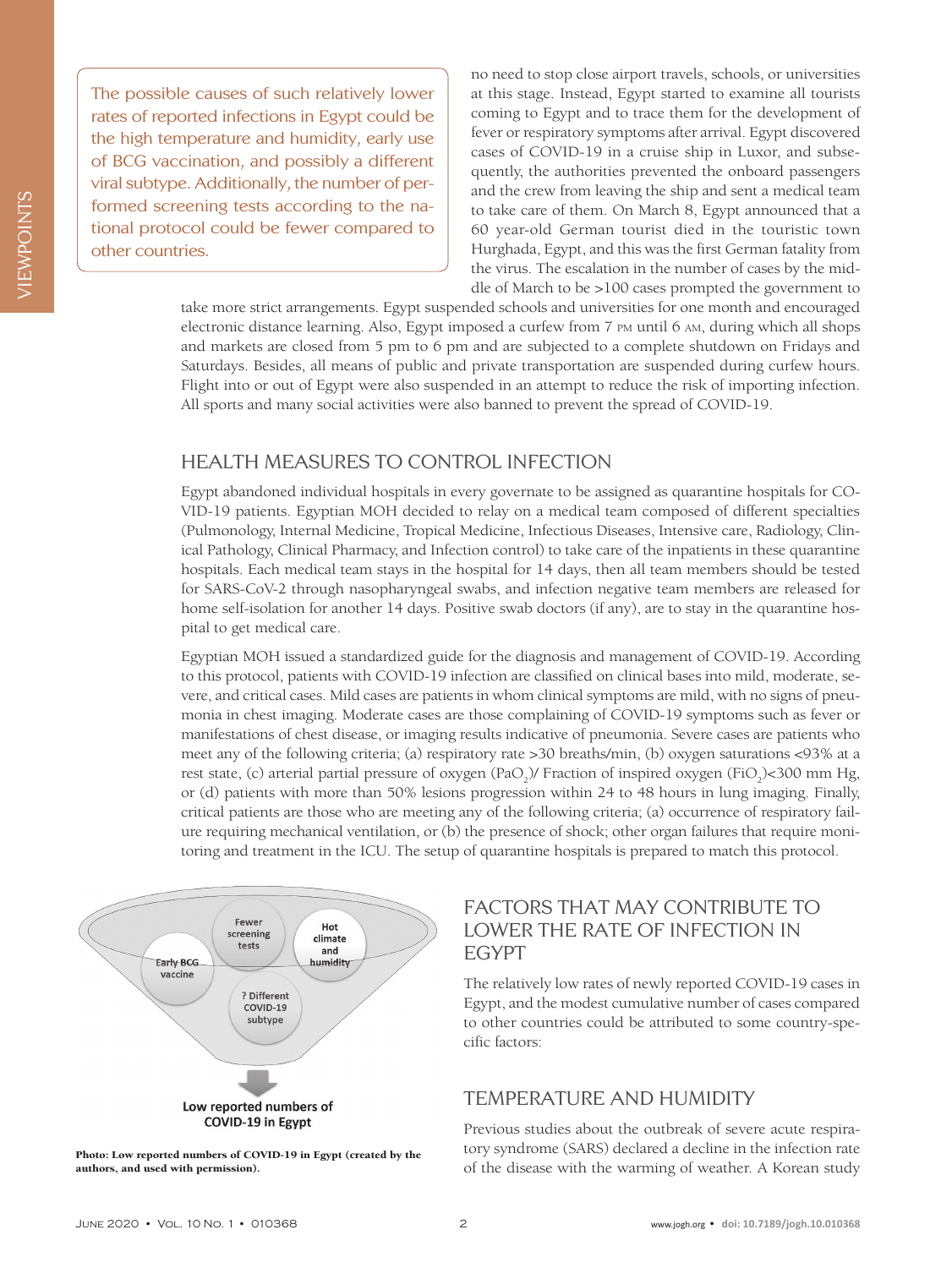<span id="page-2-0"></span>

| Table 1. Comparison between the weather in Cairo, Milan, Albacete, |  |
|--------------------------------------------------------------------|--|
| New York, and Wuhan during March 2020                              |  |

|                                   | Cairo | <b>M</b> <sub>II</sub> AN | <b>ALBACETE</b> | <b>NFW YORK</b> | WUHAN |
|-----------------------------------|-------|---------------------------|-----------------|-----------------|-------|
| Daytime temperature $(^{\circ}C)$ | 24    | 14.3                      | 16.3            | 9.8             | 14.8  |
| Nightly temperature               |       | 38                        | 33              | 08              |       |
| Average temperature               | 17.5  |                           | 98              | 53              | 10.4  |
| Daily sunshine (hours)            | 91    | 4 Q                       |                 | 75              | 4.2   |
| Average rainfall (mm)             | 2.2   | 265                       | 77              | 101.8           | 95.1  |
| Rainy days                        |       |                           | 5               |                 | 15    |
| Humidity (%)                      | 54    |                           | 63              | 60              | 79    |

found that low daily temperature and low relative humidity were associated with a significant increase in the incidence of influenza [\[4](#page-3-3)]. Absolute humidity also had significant correlations with influenza viral survival and transmission rates [[5](#page-3-4)]. Additionally, some studies reported that meteorological factors could significantly affect COVID-19 rates of infection. Moreover, the doubling time of COVID-19 positively was found to be correlated with temperature and inversely with humidity, implying that a decline

in the infection progression rate will occur in spring and summer, as a 20°C increase in temperature is expected to lag the doubling time 1.8 days [[6\]](#page-3-5).

Egypt is known to have a hot desert climate which is generally arid all over the country. Moreover, the temperature is extremely high during the summer months, especially in Upper Egypt. By comparing the average temperature during March 2020 in Cairo and other worldwide cities with a high incidence of COVID-19 infection (Milan, Albacete, New York, and Wuhan), noticeable differences are present with higher temperatures in Cairo. Moreover, Cairo had lower humidity during the same period (**[Table 1](#page-2-0)**) [[7\]](#page-3-6). What could support this theory is that the rate of infection is lower in Upper Egypt, where the higher temperature climate is encountered compared to other areas of country. Probably, the climate may have a significant impact on lowering the rate of COVID-19 infection in Egypt.

#### BCG VACCINE USE

Bacille Calmette-Guérin (BCG) is a live attenuated vaccine against Mycobacterium *bovis* (*M. bovis*). BCG vaccine has been shown to produce non-specific immune effects leading to enhanced response against other non-mycobacterial organisms [\[8\]](#page-3-7). Trained immunity is a term called to describe a proposed metabolic and epigenetic changes following BCG vaccination resulting in an advancement of genetic regions encoding for pro-inflammatory cytokines. BCG vaccination boosts the release of pro-inflammatory cytokines, specifically IL-1β, which has a potent antiviral effect [[9](#page-3-8)]. Some recent studies claimed that BCG vaccination might play a role in reducing the rate of COVID-19, and rates of its related morbidity and mortality. In a recent report, countries that had never implemented universal vaccination policies (Italy, USA, and Nederland) have higher rates of COVID-19 infection and increased mortality. Countries that applied the universal BCG vaccination strategy late in the 20<sup>th</sup> century, like Iran, were also noticed to have increased rates of infection and mortality, which might be due to unprotected older population [[8](#page-3-7)]. Egypt included BCG vaccination in compulsory vaccination program early since 1974. According to this theory, the relatively low rates of COVID-19 infections and mortalities in Egypt may be partially attributed to the early intake of BCG vaccination in the country. However, no available data up till now could support such a relation or explain why some countries which have never provide BCG vaccination for the population has a low rate of infection.

#### PREVALENT COVID-19 SUBTYPE

Two significant subtypes of SARS-CoV-2 are detected based on two Single nucleotide polymorphism (SNP). The L type was found to be derived from the S type, but L  $\left(\sim 70\% \right)$  is more prevalent than S (~30%). This suggests that L has a higher transmission rate than the S type [\[10\]](#page-3-9). Clinical picture and mortality rates could be correlated with the prevalent type of COVID-19. Up to date, no data are available about the epigenetics of the type of COVID-19 in Egypt. The relatively low number of cases and low case fatality in the country may suggest a less aggressive type of COVID-19.

# THE EGYPTIAN SITUATION: A FUTURE POLL

The rapidly varying situation of the disease across the globe could easily make this report unsound at a particular stage, yet hopefully soon, and once the COVID-19 universal disaster is arrested, many facts for the future will be clarified. For the time being, we call for adhering to more conservative measures till reaching a downsloping curve for the number of reported cases in the country.